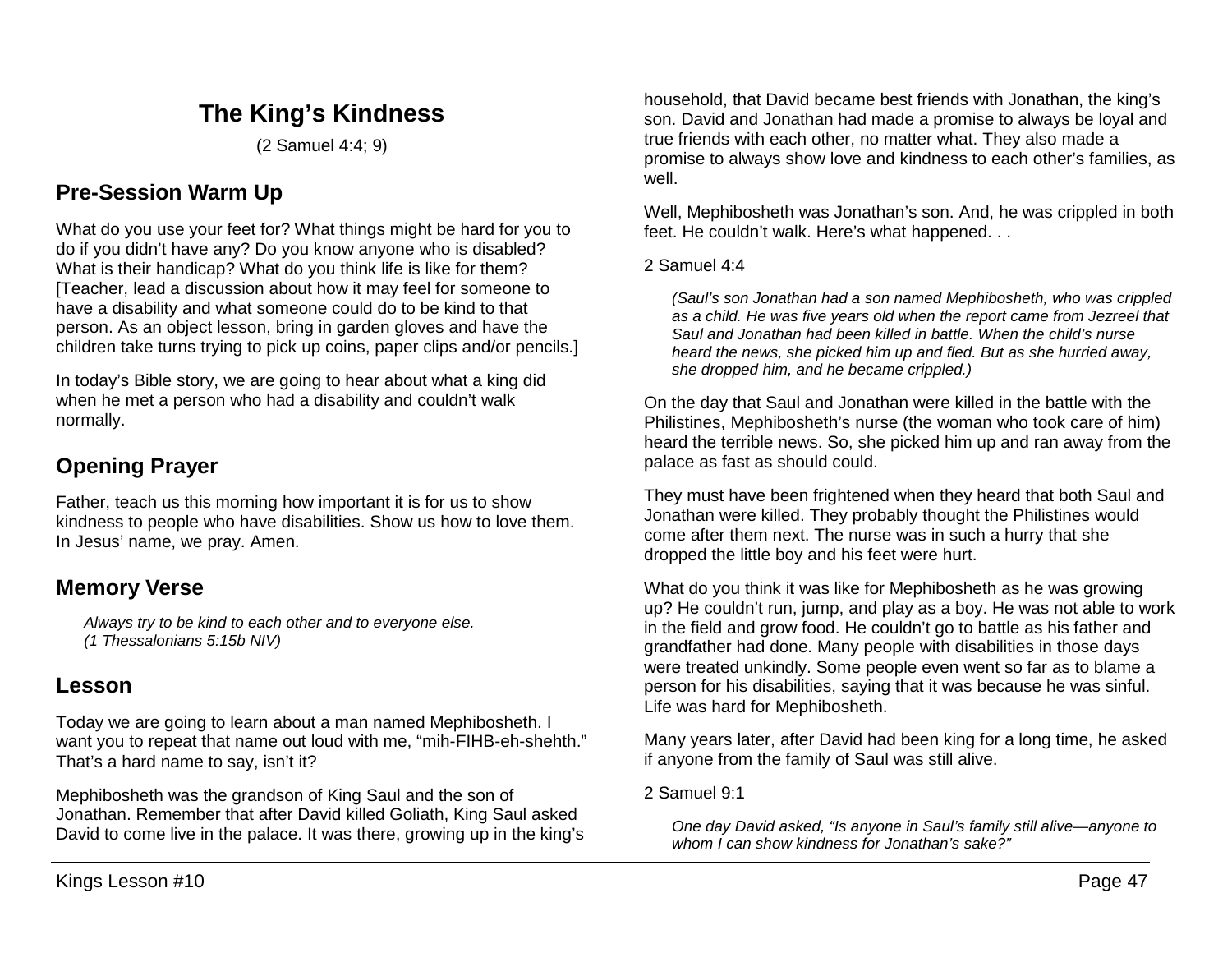Keep in mind that because he had spent years running and hiding from Saul, David probably never knew Jonathan had a son. Now that he was king, David wanted to know if there was anyone he could show kindness to because of his love for Jonathan and the promise they had made to each other.

God expects you to show kindness to others and to keep your promises.

A former servant of King Saul was found and he told David that Jonathan's son was still alive. So he was told to bring Mephibosheth to the palace to meet King David.

How would you have felt if you were Mephibosheth? It might have been scary to hear that the King wanted to see him. It's like being sent to the Principal's office, isn't it? But David only wanted to show God's love and kindness to whoever was left in Jonathan's family.

As Mephibosheth entered the presence of King David, he bowed down before him.

#### 2 Samuel 9:6

*His name was Mephibosheth; he was Jonathan's son and Saul's grandson. When he came to David, he bowed low to the ground in deep respect. David said, "Greetings, Mephibosheth." Mephibosheth replied, "I am your servant."*

Mephibosheth was probably shaking in fear as he bowed down to the king. He might have thought that David wanted to kill him! David saw that Mephibosheth was really scared. So he tells him not to be afraid.

### 2 Samuel 9:7

*"Don't be afraid!" David said. "I intend to show kindness to you because of my promise to your father, Jonathan. I will give you all the property that once belonged to your grandfather Saul, and you will eat here with me at the king's table!"*

David told Mephibosheth that he was invited to be a permanent guest at the palace! What a shock this must have been to Mephibosheth!

Here he thought he was about to lose his head, but instead he was brought into the royal family.

This is a picture of God's grace. Let me explain:

According to the customs of those days, when a new king from another family came to the throne, he searched out the sons of the former king and had them put to death so that they could never take power. Mephibosheth was a member of the enemy family and expected to be put to death. Until you and I ask Jesus to be our Lord and Savior, we are like Mephibosheth – we deserve eternal death. But instead of death, Mephibosheth was given a royal life!

Mephibosheth did not deserve the great love and kindness that King David offered him. Like Mephibosheth, we do not deserve God's great love and kindness, either. David received Mephibosheth because of his great love for Jonathan. The Bible says that even though we don't deserve God's kindness. He receives us into His family because of His love for His only begotten Son, Jesus.

King David showed kindness to Mephibosheth by receiving him as part of his royal family and gave him the privilege of eating at his table every day. In the same way, God, in His great loving kindness, offers you everlasting life in His family. If you ask Jesus to be your Lord and your Savior, God makes you His child. You become a member of God's family (John 1:12). Your Heavenly Father will care for you while you live here on Earth. And, someday He will take you into His heavenly home where you will live with Him forever.

Have you become a member of God's family by believing on the Lord Jesus? If you trust Jesus as your Savior, then you will know God's great kindness in your life.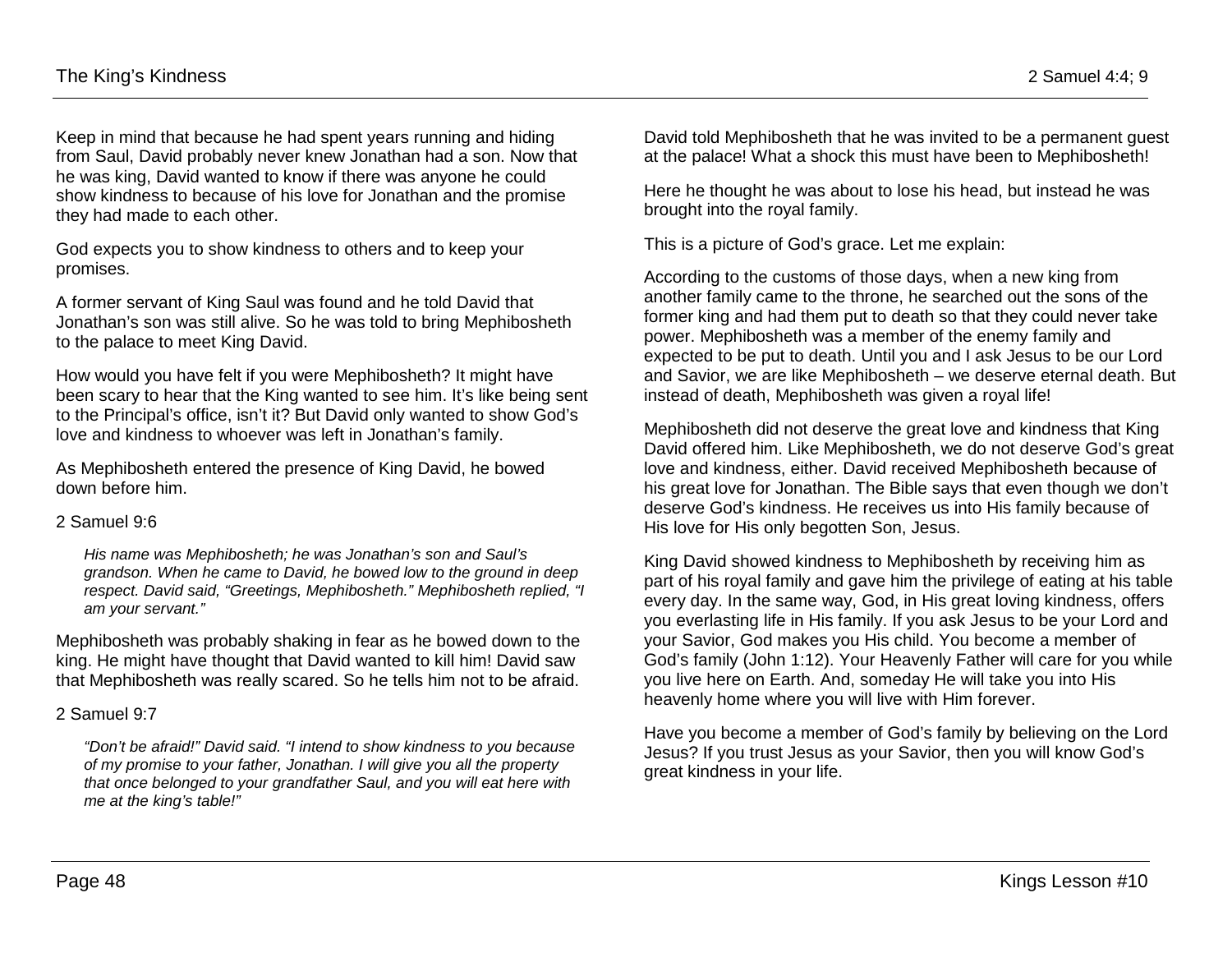# **Closing Prayer**

Father, thank You for the love and kindness You have shown us by sending Jesus to take the punishment that we deserve for all the sinful naughty things that we do. Thank You that You receive us into Your family and that someday we'll be brought to live with You in Your heavenly home. We look forward to that glorious day! In Jesus' name, we pray. Amen.

### **Learning Activities**

### **Craft Corner**

### *Have a Heart*

Cut large hearts out of construction paper, enough for each child. On each heart print, can be kind to . . ." with a marker.

 $k$ ind to

Sit with the children in a circle. Give a

marker and a heart to each child. Each child writes his name on the blank line of his heart.

Say, "*Let's discover the names of people we can be kind to in our class today. On the count of three, pass your heart to the person on your right. One, two, three*!" Children pass their hearts and then write their names in an open space on the front of the hearts they receive. Children continue to pass hearts and write names until children end up with their own hearts.

On the back of hearts, children draw pictures of ways they can be kind to others in the class. Ask the questions below as children draw pictures.

• How many names are on your heart? How can you be kind to the people whose names are on your hearts?

• Read our Memory verse with the children. Who does the Bible say that we should be kind to? (Each other and everyone else.) Who can you be kind to this week?

### *My Kindness Plan*

1. Give each child three sheets of paper. Each child layers one sheet on top of the other so that papers look like stairs (see sketch a.) children then fold papers so that six layers show (see sketch b). Staple pages in place.





2. Children print "My Kindness Plan" on the top page, and print the days of the week (Monday-Friday) on the edge of the pages. Children lift pages and write or draw ways they can show kindness to others each day of the coming week.

(Note, if you have a class of younger children, fold and staple papers and write the title and days of the week on each book before class.)

### **Game Center**

### *Hot Spot*

Designate two chairs; label one "David" and the other "Mephibosheth." Ask volunteers to take turns choosing a Hot Spot to answer questions about the Bible story. Volunteers choose to be either David or Mephibosheth and answer one of the questions below: